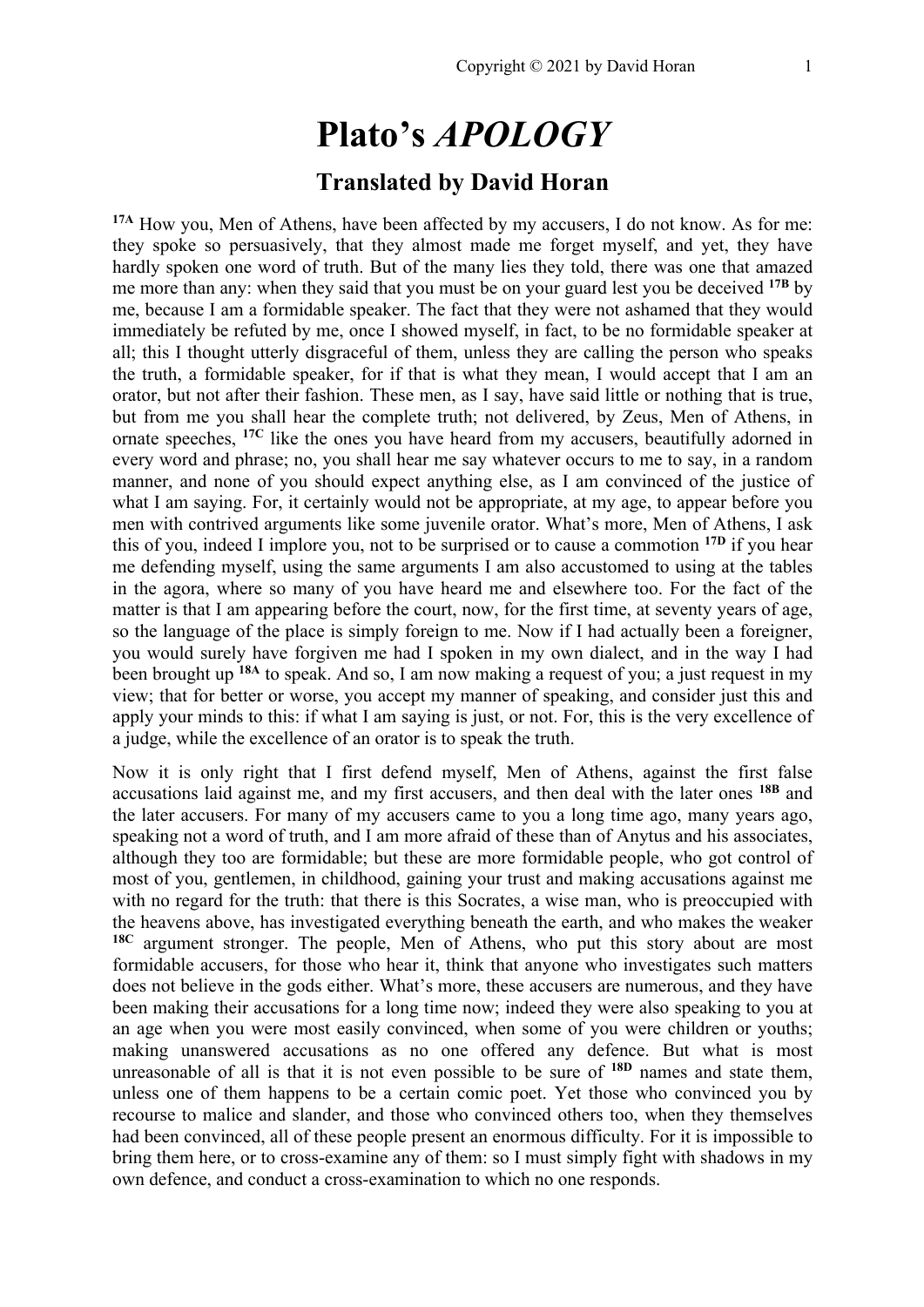So please accept that there have been, as I say, two groups of accusers; those who accused me recently, and the earlier ones whom I am now describing; **18E** and please agree that I should defend myself against these first. For you heard them accusing me first, to a much greater extent than the recent accusers.

So be it; I must make a defence then, Men of Athens, and attempt **19A** to undo the slander you have picked up over many years, in such a short time. Now, if it is in any way better for you and for me, I would like that to be the outcome, and I would like to succeed in my defence, but I think this is difficult, and the sort of task it is, has not entirely escaped my notice. In any case, this should unfold in whatever way god pleases, yet the law must be obeyed, so I must present a defence.

So what is the allegation that has given rise to this slander against me; **19B** the one Meletus presumably relied upon when he brought this charge against me? Let's take up this question, from the beginning. Well, when the slanderers slandered me, what did they say? Well I should read out their charge as if they were the accusers: "Socrates acts unjustly and is excessively curious, investigating things beneath the earth and in heaven, making the weaker **19C** argument stronger, and teaching these same things to others." It goes something like that. And indeed, you yourselves have seen a Socrates, in Aristophanes' comedy, being carried about the place, claiming to walk on air and blabbering a lot of other nonsense, about which I have no knowledge, great or small. And I am not speaking out of disrespect for this sort of knowledge, if anyone is wise in such matters; I hope that Meletus' charges are never so numerous as to make me do that. But the fact is, Men of Athens, that I have no **19D** involvement with these matters and I am calling you, the majority of you, as witnesses, and I think those of you who have ever heard me engaging in discourse, as so many of you have, should instruct one another and inform one another; yes, you should tell one another if any of you have ever heard me discoursing on such matters to any extent, great or small. And from this you will realise that the other things that most people say about me are just like these accusations.

In fact not one of them is true, nor indeed, if you have heard that I undertake to educate people and charge money **19E** for doing so, is that true either. Although I would regard this too as a fine accomplishment, if someone were able to educate people, as Gorgias of Leontini does, Prodicus of Ceos too, and Hippias of Elis. For, gentlemen, each of them has the ability to go to any city, to the young people, who are allowed consort, free of charge, with their own fellow citizens, as they please, **20A** and persuade them to abandon the company of their own people, consort with them, pay their fees, and feel grateful besides. And I have also become aware that there is another wise man, from Paros, who has arrived here, in town; for I happened to visit a man who has spent more money on sophists than everyone put together: Callias, the son of Hipponicus. So I asked him about his two sons. "Callias", said I, "if your two sons happened to be colts or calves, we would be able to acquire an overseer for them, and pay someone likely to make them noble and good **20B** in their appropriate excellence, and that person would be a horse-trainer or a farmer. But now, since they are two human beings, whom do you intend to acquire as their overseer? Who is there who is knowledgeable in excellence of this kind: human and civic excellence? For I presume you have considered this, since you have two sons. Is there such a person or is there not?" I asked. "There certainly is", he replied. "Who is it?" I asked; "and where is he from, and how much does he charge to teach this?" "He is Evenus, a Parian", he replied, "and he charges five Mina." And I would congratulate Evenus, if he were truly to possess this skill **20C** and teach it for such a modest fee. I, for my part, would have been proud and given myself airs if I had this knowledge. But the fact is, Men of Athens, I do not have this knowledge.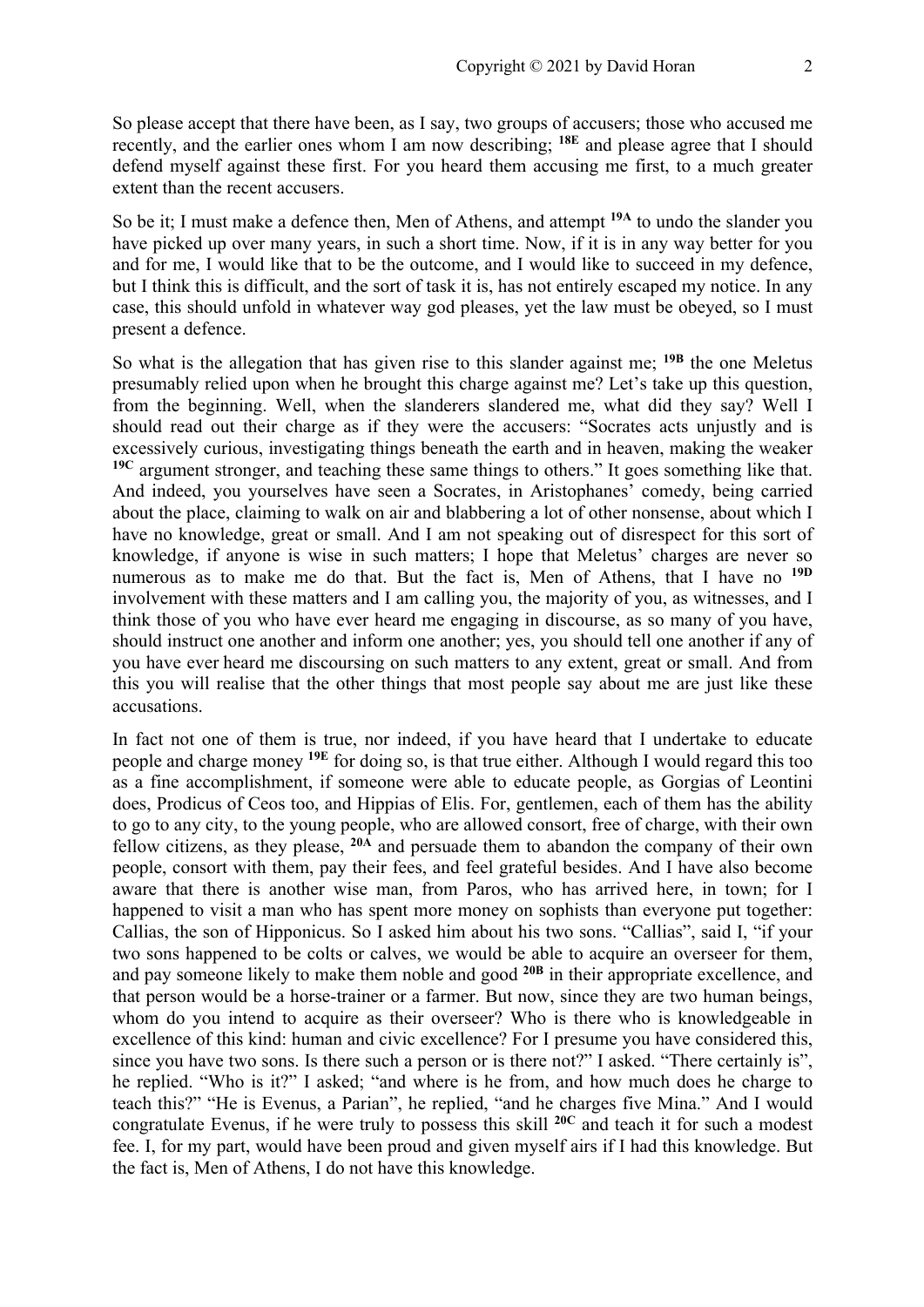Now one of you may perhaps object: "but, Socrates, what is it that you do? What is the origin of these slanders against you? Yes, surely this rumour and talk would not have arisen unless, by your conduct, you stood out from everyone else; unless you were doing something quite different from what most people do. So tell us **20D** what it is, so that we don't make rash judgements about you." I think that whoever says this is raising some fair questions, and I shall try to show you what exactly it is that has given rise to this reputation of mine, and the slander too. Listen then; and some of you will probably think that I am joking, but, mark my words; I shall tell you the whole truth. For I have acquired this reputation, Men of Athens, only because of a particular kind of wisdom. What kind of wisdom is this? The particular wisdom that is, perhaps, human wisdom. In fact I probably am wise in that wisdom, and perhaps those men whom I mentioned **20E** earlier may be wise with a wisdom that is greater than human wisdom, otherwise I don't know what to say, for I myself have no knowledge of it, and anyone who says so is lying, and is out to slander me. And do not raise a clamour against me, Men of Athens, even if you think I am speaking boastfully. In fact the word I shall speak is not my own, rather I shall refer to a trustworthy speaker. For, I shall provide you with the god of Delphi as witness of my own wisdom, if indeed it is wisdom, and of the sort of wisdom it is. Indeed I presume you knew Chaerophon; he was my friend **21A** from my youngest years, and a friend of your democracy too, and he joined you in your recent exile and returned along with you. Well, you also know what Chaerophon was like, and how impulsive he was in anything he took on. And in fact he once went to Delphi and dared to consult the oracle about this, and, - as I said, please don't raise a clamour, gentlemen - yes; he asked if anyone was wiser than me. So the Pythia answered that no one was wiser. And his brother, who is here, will be your witness of this, since the man himself is dead.

**21B** Now consider my reasons for saying all this, for I am going to set out for you, the origin of the slander against me. Indeed when I heard this I reflected upon it as follows: "What exactly does the god mean, and what on earth is the riddle he poses? For I myself am aware of being wise in nothing great or small; so what precisely does he mean when he says I am the wisest? Of course he cannot be lying, since that is not lawful for him." And I was perplexed for a considerable time as to what precisely he meant. Then, with much reluctance, I turned to a process of enquiry that went something like this: I went to one of the people who seem to be wise, on the assumption that there, if anywhere, **21C** I could refute the oracular utterance and show the oracle: "This person is wiser than me, but you said I was the wisest." Now I need not name the man, but it was one of our politicians I was examining, and my experience, Men of Athens, was somewhat as follows: as I engaged him in discourse it seemed to me that, although this man was thought wise by many other people, and most of all by himself, he was not wise. So I then attempted to show him that, although he believed himself to be wise, **21D** he was not wise. As a result, I was hated by him, and by many of those present. I reckoned as I was going that: "I am wiser than this man, for it is likely that neither of us knows anything noble and good, but he thinks he knows something, when he does not know, while I do not actually know. I don't even think that I know. So perhaps in this one minor respect, I am wiser than he is: I don't think I know what I do not know." I then went to someone else, to one of the people who seemed wiser than that man, and I came to the very same conclusions, and in this case too, I was hated by him and by many others.

**21E** Now after this I kept going, systematically, aware that I was being hated, grieving and fearful, but it seemed necessary, nevertheless, to set the matter of the god above all else. In considering the meaning of the oracle, I had to go to all those **22A** who seemed to know something. And by the dog, Men of Athens, for I must speak the truth to you, my experience was something like this: when it came to understanding, those with the most exalted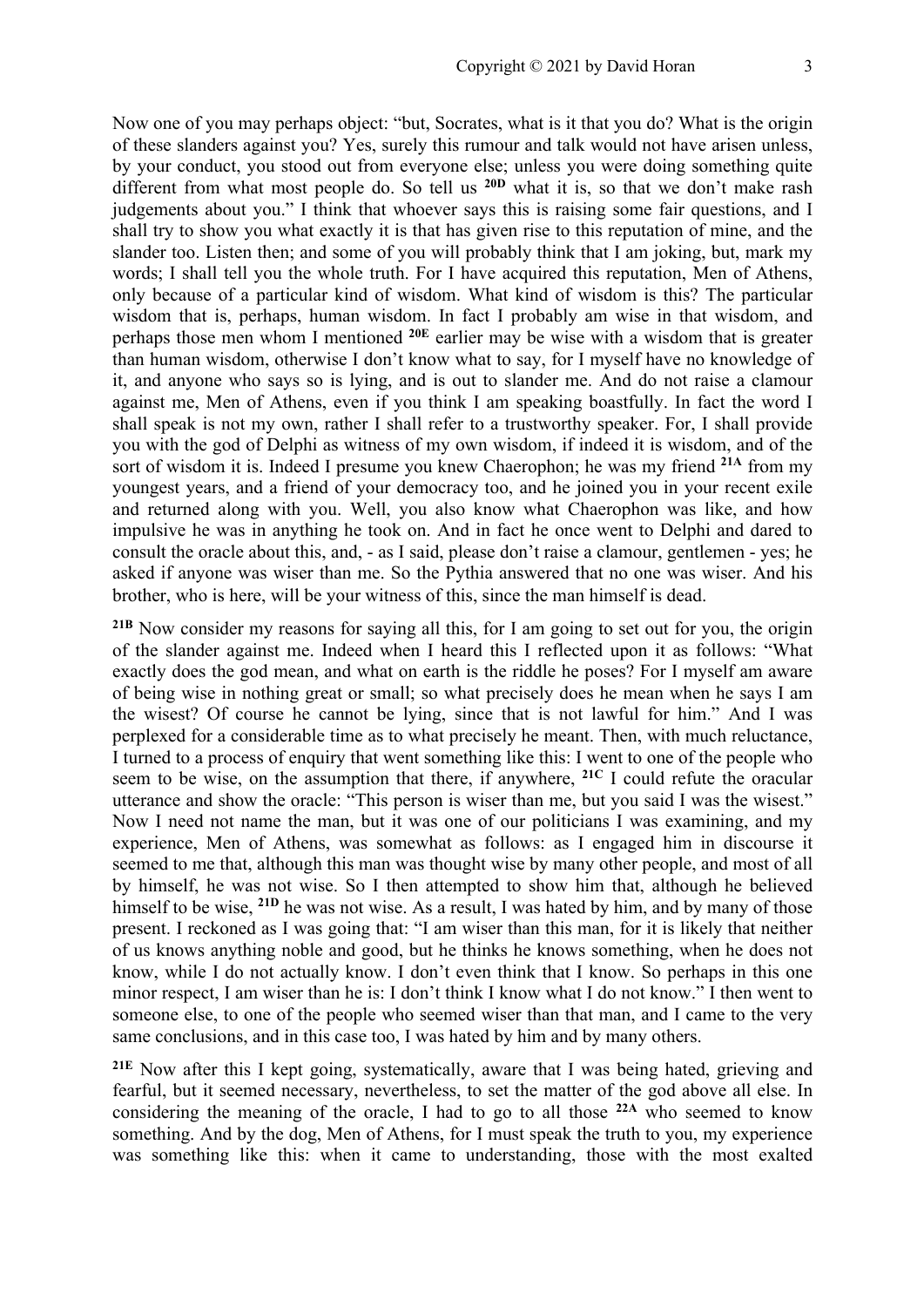reputations seemed to me, as I searched at the god's behest, well nigh worst-off, while other men, of lower repute, were better off.

So I must recount my wanderings to you, and the labours I undertook, only to find the oracle irrefutable. For after the politicians I went to the poets; the tragedians, the **22B** dithyrambists, and the rest, expecting, in this case, to show myself up, blatantly, as being more ignorant than they. So, selecting poems of theirs that in my opinion they had crafted most intricately, I would question them as to what they meant, in order to learn something from them in the process. Now, gentlemen, I am ashamed to recount the truth to you, but it must be spoken nevertheless. For, in a sense, almost anyone who was present might have spoken better than the poets, about the poems they themselves had composed. So in the case of the poets too I quickly realised that it is not by wisdom that they compose their works, **22C** but by nature, and by being inspired, just like the prophets and deliverers of oracles, for these people also say a great deal, and it is beautiful too, but they know nothing about what they are saying. It was evident to me that the poets were in a similar predicament and I became aware, at the same time, that because of their poetry, they also thought themselves the wisest of men in other respects too, when they were not. So I left their company too, thinking I was better off than they are, in the same way that I was better off than the politicians.

Then, finally, I came to the craftsmen, for I myself was aware, **22D** so to speak, that I had no knowledge, and yet, I knew I would find that their knowledge was extensive and beautiful. Well I was not deceived in this; they did know things I did not know, and in this respect they were wiser than me. But, Men of Athens, it seemed to me that the pre-eminent craftsmen also had the same failing as the poets; because they exercised their skill so beautifully, they each deemed themselves extremely wise in other matters too, matters of great importance, and this error of theirs obscured that wisdom. **22E** So I asked myself, on behalf of the oracle, whether I should accept my present condition, neither wise in any of their wisdom, nor foolish in their folly, or possess their wisdom and their folly. So I responded to myself and the oracle that it was better for me to remain as I was.

From this process of investigation, Men of Athens, I have incurred a great deal **23A** of hatred of the most troublesome and grievous kind, from which many slanders have arisen, and I am called "wise", for those who are present always assume I am wise in those matters in which I refute someone else. But, in fact, gentlemen, it is more likely that the god is actually wise, and by this oracle he is saying this: that human wisdom is of little or indeed of no value. And he appears to be referring to me, Socrates, and what's more, he is using my name, **23B** using me as an example, as if he were to say: "He among you, O humans, is wisest, who recognises, like Socrates, that he is, in truth, worth nothing, when it comes to wisdom."

So to this very day, I go about conducting these investigations, seeking out, at the god's behest, anyone, either citizen or stranger whom I think to be wise, and once he seems not so to me, to assist the god, I show that he is not wise. And because of this occupation I have no time for any involvement in civic affairs worth mentioning, or for any private concerns either, but I am in utter poverty **23C** because of my servitude to the god.

As well as this, the young people follow me about of their own accord, those with the most free time, who belong to the wealthiest families. They enjoy hearing people being examined, and they often imitate me themselves, when in turn they attempt to examine others. And they then find, I am sure, a whole host of people who think they know something when they know little or nothing. So, as a result, those whom they cross-examine get angry **23D** with me rather than themselves, and they say that Socrates is a pestilence who corrupts the young. And whenever anyone asks them what I do and what I teach, they have nothing to say; they have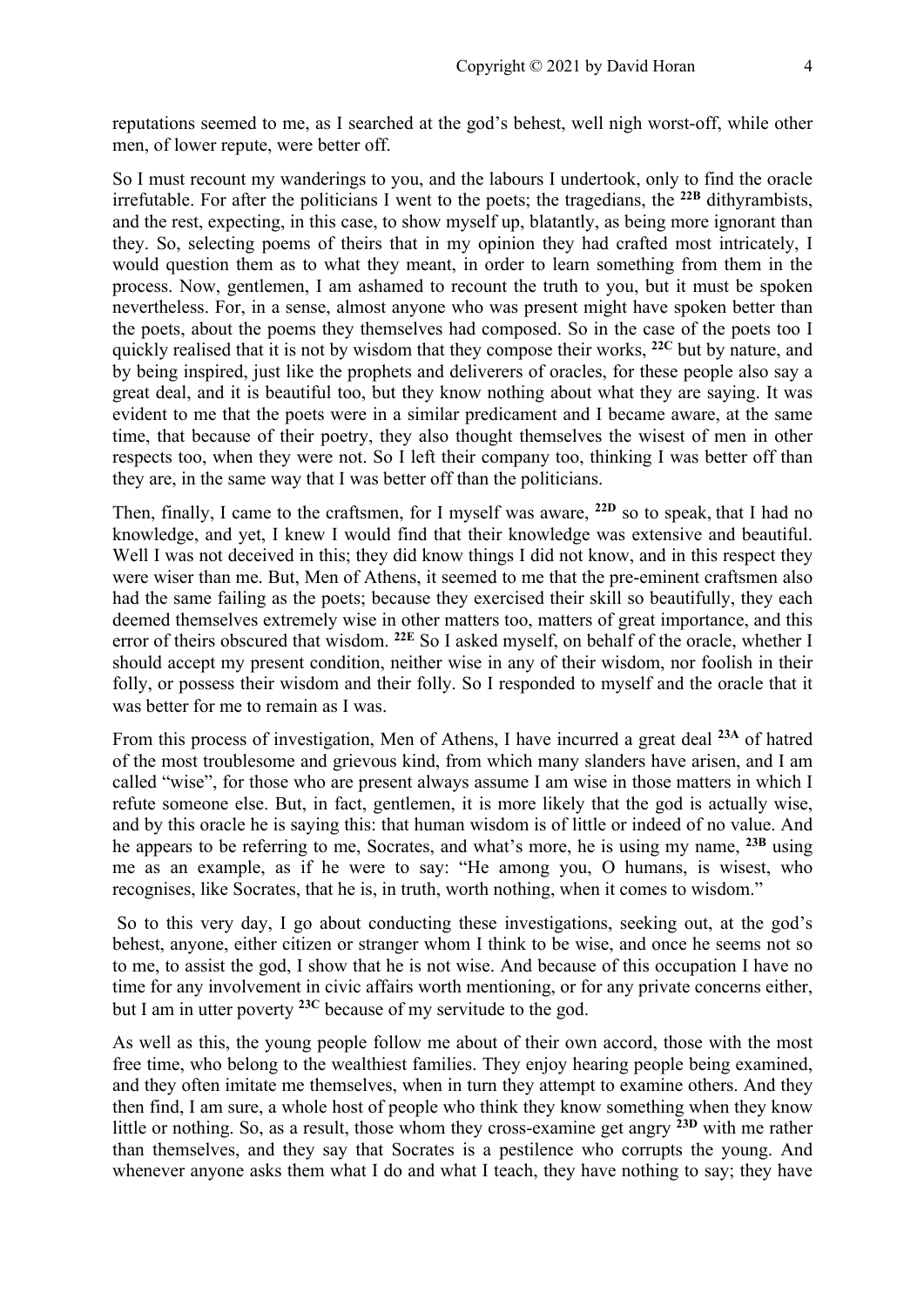no idea, and, so that they don't seem to be at a loss, they repeat the convenient charges made against all philosophers, "that they investigate the heavens above and the earth beneath", and "that they do not believe in the gods, and they make the weaker argument stronger". For in my view, they are not prepared to speak the truth, that they are being exposed; pretending to know, when they know nothing. Now since, as I see it, **23E** there are a lot of these influential people, who prize their reputations, and who speak about me assertively and persuasively, they have assailed your ears over many years, with their comprehensive slanders.

On this basis, Meletus has proceeded against me, Anytus too, and Lycon; Meletus being angry on the poets' behalf, Anytus on behalf of the craftsmen and politicians, Lycon **24A** on behalf of the rhetoricians. And so, as I said at the outset, I would be surprised, if I were able, in the short time available, to rid you of this slander when it has become so pervasive. There you have the truth, Men of Athens; I have concealed nothing, significant or insignificant, and I am speaking without any restraint. And yet, I know quite well that these are the very reasons I am hated, which proves that I am speaking the truth; this is the slander against me, and these are its causes, **24B** and if you investigate these matters, either now or in the future, you shall find that it is so.

Now this defence that I offer you, against the accusations made by my first accusers, should be sufficient. I shall attempt to follow this with a defence against Meletus, that good man and friend of the city, so he proclaims, and the later accusers too. Well then, we should take their sworn affidavit too, as if they were a different set of accusers; it goes somewhat as follows: it says that Socrates acts unjustly, by corrupting the young and believing, **24C** not in the gods the city believes in, but in other novel divine forces. That's the sort of charge it is, and we should scrutinise every detail of this charge.

Well then, the charge states that I am acting unjustly by corrupting the young, and yet I state, Men of Athens, that Meletus is acting unjustly, because he is making a joke of a serious matter, by blithely bringing people to trial, pretending to be serious and concerned about matters that he has never cared about at all. But I shall also attempt to prove to you that this is the case.

Come Meletus, tell me: don't you attach **24D** great importance to the younger generation being in the best condition possible?

I do.

Come on then, tell these people: who is it who makes them better? Yes, you obviously know who it is, since you care. For you claim to have discovered their corrupter, me, and you are bringing me before these men, and pressing charges. So come on, tell them who makes young people better; tell them who this is. Do you see, Meletus, that you are silent and have nothing to say? But don't you think this is shameful, and enough to prove what I am saying; you do not care. But speak, good man, who makes them better?

The laws.

**24E** But, best of men, I did not ask you that; no, I asked who the person is who knows this in the first place; who knows the laws?

These people, Socrates, the jurors.

What are you saying, Meletus? Are the jurors, here, able to educate the young and make them better?

Very much so.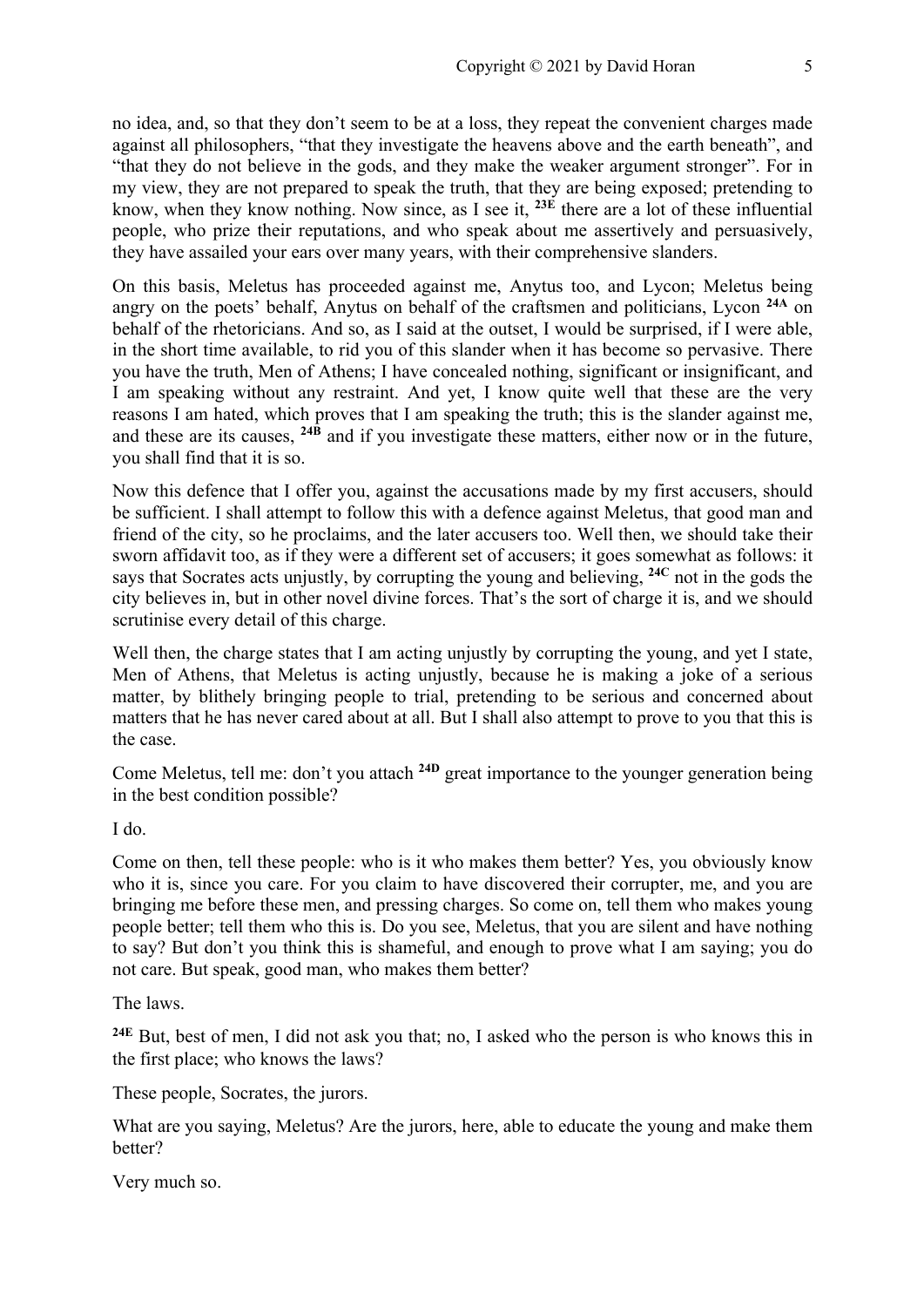All the jurors, or just some of them?

All of them.

By Hera, that's good news: you are saying that there is a whole host of people who benefit the young. And what about those who are listening in, do they make them better or not?

**25A** Those people too.

What about the council members?

The council members too.

Well, Meletus, perhaps the members of the assembly, the assembly-men, corrupt the young? Or do they all make them better too?

Them too.

So it seems that all the Athenians make them noble and good, except me; I alone corrupt them. Is this what you are saying?

That's what I am saying' most emphatically.

Then you have laid a great misfortune at my door. Now answer this question for me: do you think this is also the case with horses, that everyone makes them better, **25B** while there is one person who corrupts them? Or is it completely the other way around: there is one person, or very few, the horse-trainers who can make them better, while most people corrupt the horses, if they deal with them or use them? Isn't this the case, Meletus, both with horses and all animals? It is, of course, entirely so, whether yourself and Anytus confirm it or deny it. Indeed it would be a great blessing to the young people, if only one person corrupted them, while everyone else benefitted <sup>25C</sup> them. But in fact, Meletus, you are proving, quite adequately, that you have not given a moment's thought to the young people, and you are blatantly exposing your own uncaring attitude; you do not care about the issues on which you are prosecuting me.

And, by Zeus, Meletus, tell us this besides; is it better to dwell among good citizens or wicked ones? Answer, my man, for I have not asked you a difficult question. Don't the wicked do some harm to those who are always closest to them, while the good do some good?

Yes, certainly.

<sup>25D</sup> Now is there anyone who prefers to be harmed by his associates rather than benefitted? Answer, good man; in fact the law demands that you answer; is there anyone who wishes to be harmed?

No, of course not.

Come then, are you prosecuting me here for corrupting the young and making them more wicked intentionally, or unintentionally?

I say, intentionally.

What's this, Meletus? Are you, at your age, so much wiser than I am at my age, that you have recognised that the bad people always do some harm to those closest **25E** to themselves, and the good do some good, while I am in such depths of ignorance that I do not even realise that, if I make any of my fellows wicked, I run the risk of being harmed by him? And so,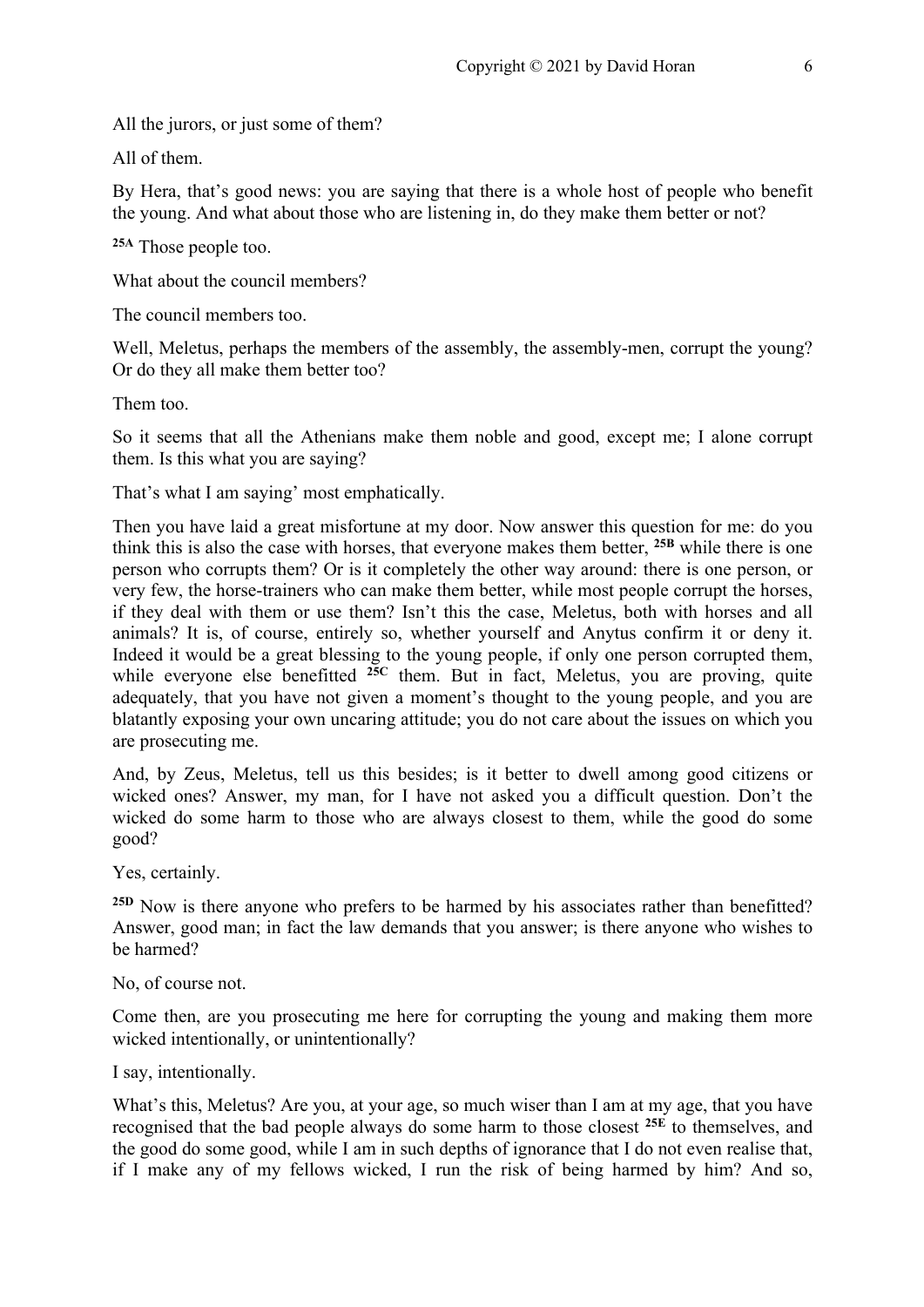according to you, I perform such an evil deed as this, intentionally? No, Meletus, you do not convince me of any of this, and I don't think anyone else does either. Well then, either I do not corrupt **26A** them or, if I corrupt them, I do so unintentionally, and so, in either case you are speaking falsely. But if I corrupt them unintentionally, you should not, by law, bring me to court over a mistake like this; instead you should instruct me and rebuke me in private. For it is obvious that if I am given instruction, I shall stop whatever I am doing unintentionally. Yet although you have avoided my company, and been reluctant to instruct me, you nevertheless bring me here, to court, where, by law, you should bring those who are in need of punishment rather than instruction.

In any case, Men of Athens, it is obvious at this stage, **26B** as I said, that Meletus has never shown any great concern for these matters, not in the least. Nevertheless, Meletus, tell us; in what way do I corrupt the young, according to you? Or is it quite obvious from the charge you have brought against me that I do so by teaching them not to believe in the gods the city believes in, but in other novel divine forces? Don't you say that I corrupt them by teaching them this?

Yes, certainly, that's what I am saying, emphatically.

Well, Meletus, by those very gods we are now talking about, speak with greater clarity, both to myself and to these **26C** gentlemen here, for I cannot understand you. Are you saying that I teach them to believe in some gods, and that I myself actually believe in gods, and am not a total atheist, and unjust in that sense; your charge against me that the gods I believe in are not the gods of the city, but different? Or are you claiming that I myself do not believe in gods at all, and I teach these doctrines to others?

That's what I am saying; that you do not believe in gods at all.

**26D** You are a surprise, Meletus. What makes you say this? Do I not actually believe that the sun and the moon are gods, as other men do?

No, by Zeus, gentlemen of the jury, since he declares that the sun is stone and the moon is earth.

Dear Meletus, do you think that you are accusing Anaxagoras? And do you have such contempt for these men, and think them so unlettered as not to know that the books of Anaxagoras of Clazomenae are full of these doctrines? And do the young really learn these doctrines from me, when they can sometimes buy them in the market for a drachma at most, **26E** and laugh at Socrates if he pretends they are his own, especially when they are so strange? But, by Zeus, is this really what you think? Do I believe that there isn't any god?

By Zeus, you don't, not at all.

You have no credibility, Meletus, and I don't even think you believe this yourself. Indeed, in my opinion, Men of Athens, this man is extremely arrogant and unrestrained, and has simply brought this charge in a spirit of arrogance, unrestraint and impetuousity. **27A** Yes; he is like someone posing a riddle as a test: "So will Socrates the wise, recognise that I am making a joke and contradicting myself, or will I deceive him and everyone else who hears me?" In fact the man appears to me to contradict himself in the charge, as if he were saying: "Socrates is acting unjustly by not believing in gods, but believing in gods." But this is a joke.

Join with me then, gentlemen, and consider in detail, how, in my view, he is saying this. You should answer our questions, Meletus, while you gentlemen should recall the favour I asked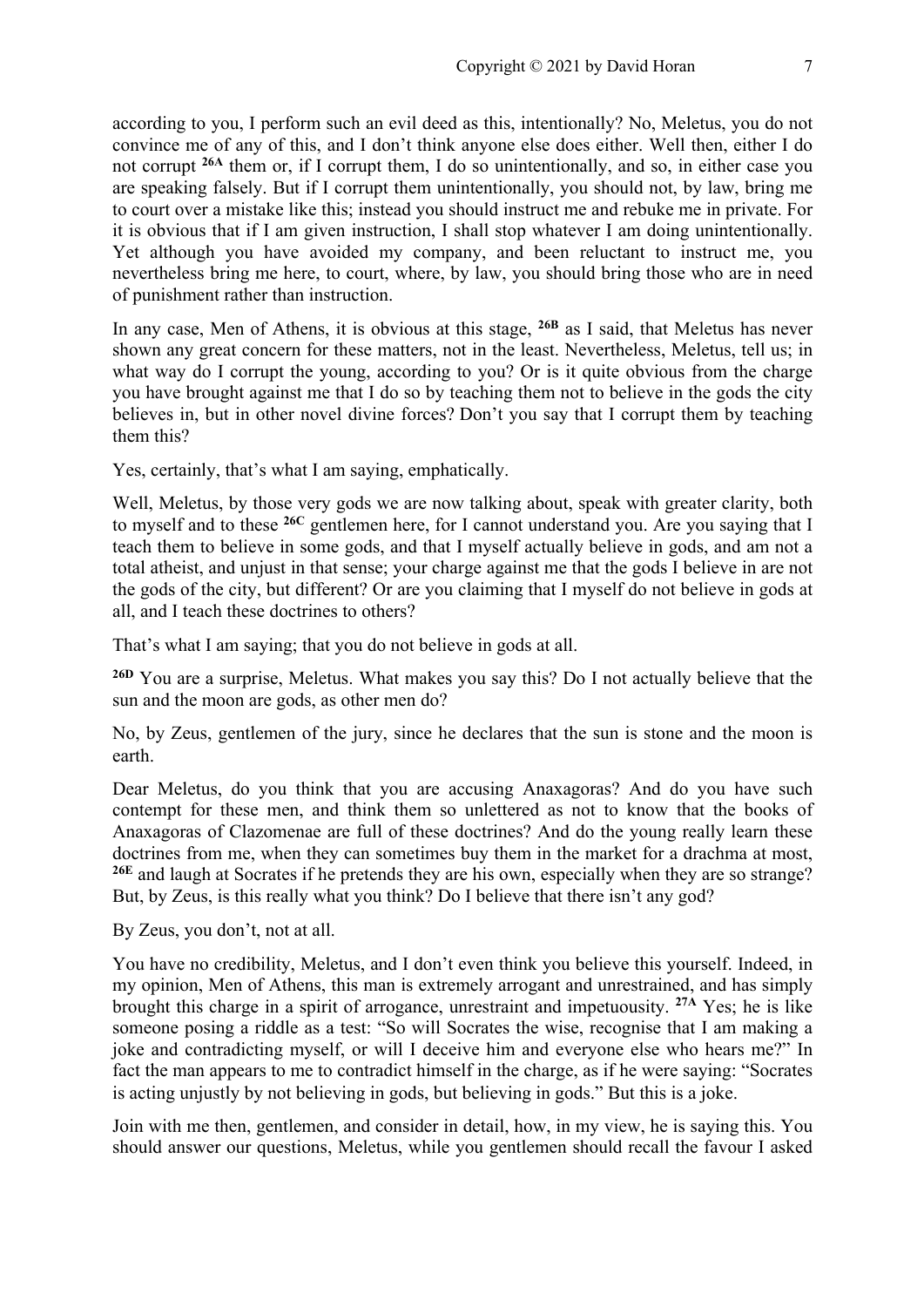of you at the beginning; **27B** do not cause a commotion if I conduct the discussion in the manner to which I am accustomed.

Is there anyone, Meletus, who believes that there are human affairs, but does not believe there are human beings? He should answer, gentlemen, and not make one commotion after another. Is there anyone who does not believe in horses, yet believes in equestrian affairs, or who does not believe there are flute players, but does believe in matters concerned with flute playing? Best of men, there is not; since you do not wish to respond. I am telling you and everyone else here. But you must at least answer my next question; **27C** is there anyone who believes that there are divine forces, but does not believe in divinities?

#### There is not.

How good of you to answer, reluctantly, under compulsion from these men here. Now you claim that I believe in, and teach, divine forces; never mind if they are novel or ancient. According to you I believe in divine forces anyway, and you have even sworn this in your indictment. But if I believe in divine forces, it really is necessary, of course, that I believe in divinities; isn't this the case? Yes it is; well I am presuming you agree since you won't answer. And don't we hold that the divinities **27D** are either gods or the children of gods: do you agree or not?

#### Very much so.

Therefore if in fact, as you say, I hold that there are divinities, and the divinities are gods, this would constitute what I refer to as your riddling and jesting; saying that I don't believe in gods and, then again, that I believe in gods, since I do actually believe in divinities. Yet if, on the other hand, the divinities are illegitimate children of gods, born of nymphs or anyone else who is said to be their mother, is there any man who could believe that there are children of gods, but not believe there are gods?

**27E** Yes, that would be just as strange as someone believing that there is offspring of horses and asses, namely mules, and not believing that there are horses and asses. But, Meletus, you really must have been testing us out here, when you brought this charge, or else you were at a loss for a genuine injustice to charge me with. But you could never persuade anyone, possessed of even a little intelligence, that the same person can believe in divine forces, and matters divine, and yet, **28A** at the same time, believe neither in divinities nor gods, nor heroes; you simply couldn't do it.

Well then, Men of Athens, I do not think much defence is needed to show that I am not acting unjustly, based upon Meletus' charge; even this should suffice. But mark my words, what I said earlier is true; I have attracted a lot of hatred from a lot of people, and this is what will convict me, if I am convicted, not Meletus, not Anytus, but the slander and malice of the multitude. This indeed has convicted many other good **28B** men, and I think it will continue to do so; there is no fear it will stop with me.

Now someone might perhaps say; "are you not ashamed, Socrates, that you have followed such a course as this, and now risk being executed as a result?" To him I would respond, justifiably: "What you are saying is not right, sir, if you think a man of any merit at all should reckon his chances of living or dying, whenever he engages in action, and not consider this alone; whether he is acting justly or unjustly, doing the work of a good **28C** man or a bad man." For according to your argument, all of the demi-gods who met their death at Troy would be worthless, including the son of Thetis who was so contemptuous of danger, once the alternative was disgrace, that when his mother, a goddess, said to him, when he was eager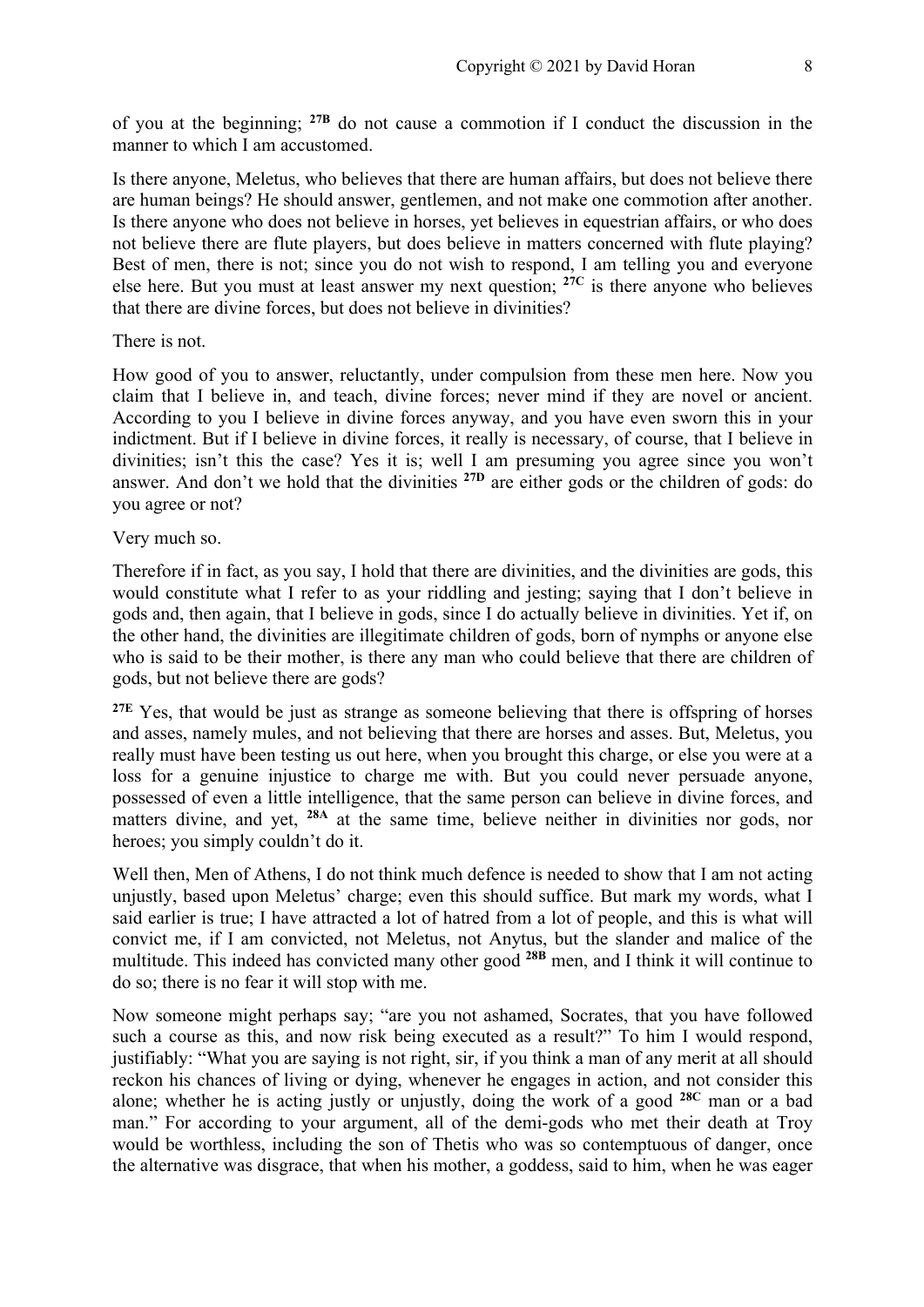to slay Hector; she said something like this, I think; "My son, if you are going to avenge the murder of your friend, Patroclus, and slay Hector, you yourself shall be slain for," says she, "straightaway after Hector's death, destiny awaits you too." But when he heard this, he set death and danger at naught, and was much more afraid of living as a bad **28D** man who does not avenge his friends, so he says; "may I die straightaway, as soon as I have inflicted justice upon this unjust man, so that I remain not here, by the curved ships, a laughing stock, and a burden to the earth." Do you imagine that he thought about death or danger?

For, in truth, Men of Athens, this is how matters stand; wherever a man may position himself, thinking it best to be there, or wherever he is positioned by his commander, there, in my view, he should remain facing danger, reckoning nothing, neither death nor anything else, as worse than disgrace. Now I would have been acting terribly, Men of Athens, **28E** if I had remained at my post, just like anyone else, running the risk of being killed when my commanders, chosen by yourselves, placed me in the ranks at Potidaea, Amphipolis and Delium, yet deserted my post for fear **29A** of death or for any other reason when the god, as I believed and understood, positioned me where I had to live, practising philosophy and examining myself and others. Yes, that would be terrible and, in truth, anyone might, justly, haul me into court for not believing there are gods, disobeying the oracle, being afraid of death and thinking I am wise when I am not. For I tell you, gentlemen, fearing death is no different from thinking you are wise when you are not, for it is thinking you know what you do not know. In fact no one actually knows whether death may not turn out to be the greatest good of all for man, and yet they fear it, as if they know quite well it is the greatest of evils. <sup>29B</sup> And isn't this the most disgraceful ignorance; thinking you know what you do not know? And to this extent, in this case too, gentlemen, I am perhaps different from most people, and if I were to claim to be wiser than anyone, in any respect, it would be in this; I don't know enough about what is in Hades, so I don't presume that I know, either. But I do know that it is bad, and a disgrace, to act unjustly and to disobey a superior, be he god or human. So I shall fear, and flee **29C** from the evils I know to be evils, and not from what might, for all I know, actually be good. And so, even if you let me go now, ignoring Anytus who said that, either I should not have been brought to court at all, or, since I have been brought to court, I must be put to death; warning you that if I get off, your sons will be soon totally corrupted, all of them, by practising what Socrates teaches: if in response to this, you were to say to me: "Socrates, on this occasion we shall not heed Anytus, instead we shall let you go, but on this condition; that you no longer spend your time in this enquiry, nor engage in philosophy, and should you ever be caught doing so again, you shall die." **29D** Now, if, as I said, you were to let me go on these conditions, I would say to you: "Men of Athens, I embrace you and I love you, but I shall heed the god rather than you, and as long as I am alive, and able to do so, I shall not cease engaging in philosophy, exhorting you, and pointing out to any one of you whom I ever meet, saying in my usual manner; 'best of men, you are Athenians, citizens of the greatest city, most renowned for her wisdom and power; are you not ashamed that you care about piling up as much **29E** money, reputation and honour as you can, while giving no care or thought to wisdom and truth, and how your soul may be as good as it can be?' And if one of you disputes this, and says that he does care, I will not let him go immediately, nor shall I depart; no, I shall question, examine and cross-examine him, and if I think **30A** he has not acquired excellence, but he says that he has, I shall rebuke him for attaching the least value to what is most valuable, and considerable value to things of lesser worth. And I shall do this to anyone I come across, old or young, stranger or fellow citizen, but especially to you, my fellow citizens, as you are my closest kin. For mark my words, the god commands this, and I think no greater good has yet come to you in this city than my service to the god. For my only occupation is to go about persuading you, old and young, to care neither for your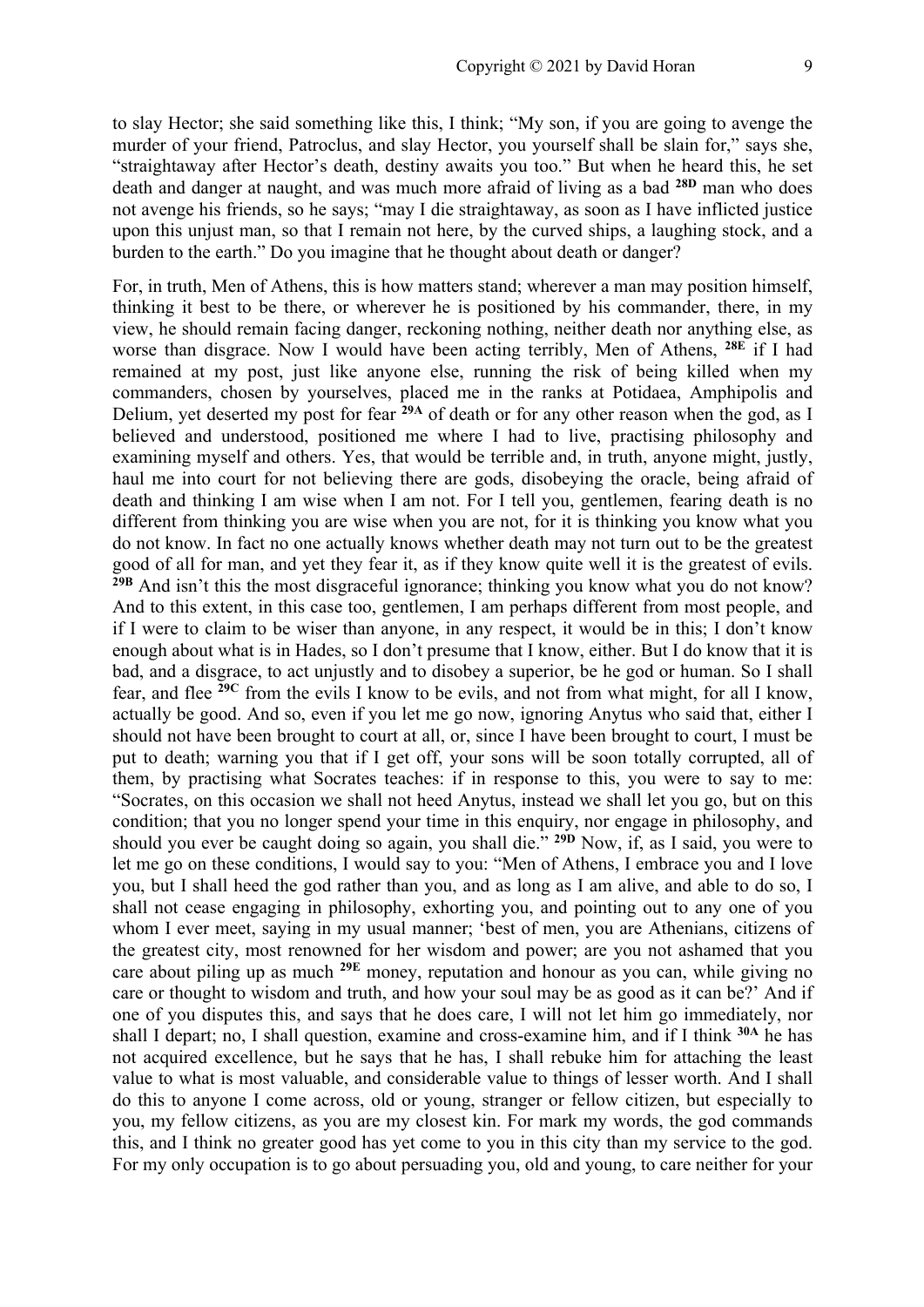bodies nor for your money, **30B** more, or with more intensity, than your soul, so that it may be as excellent as it can be. So I say, 'Excellence does not come from money, but from excellence, money and everything else that is good, comes to mankind, in private or in public.' Now if I corrupt the young by saying all this, this would be harmful; but if anyone claims that I say anything else apart from this, he is talking nonsense." And so I would say, "Men of Athens, whether you obey Anytus or not, whether you let me go or not, I shall never **30C** change my ways, not even if I am to die many times over."

Men of Athens, do not create a commotion; I asked you not to make a commotion over what I said, so please abide by my request and listen. And, in fact, I think you will profit from listening; for I am now going to tell you something else at which you will probably make an outcry; but please don't do so; not at all. For mark my words, if you put me to death, being the sort of person I say that I am, you will harm yourselves more than you harm me. In fact, neither Meletus nor Anytus could harm me, for that would not be possible, because I do not **30D** think it permissible that a better man be harmed by a worse. Yes, he may, perhaps, put me to death, exile me, or deprive me of my rights, and although he probably thinks these are great evils, and others presumably think so too, I do not think so. No, it is a far greater evil to do what he is now doing; attempting to put a man to death in an unjust manner.

So, Men of Athens, I am not making my defence on my own behalf, as someone might presume, but on behalf of yourselves, lest you make a mistake concerning the gift god gave you, by condemning me. **30E** For if you kill me, you will not easily find someone else like me, who literally, even if it sounds comical to say so, is attached to the city by god, as though it were a great, thoroughbred steed, sluggish due to its size, that needs to be woken up by a sort of gadfly. Well I am like that gadfly whom the god has attached to the city: the sort of person who never stops rousing, persuading, and censuring, each one of you, <sup>31A</sup> alighting upon you all day long, wherever you go. Now you will not easily get someone else like me, gentlemen, so if you take my advice you will spare me. But you may perhaps be angry with me, like people woken from their slumbers, and, swat me, on Anytus' advice, and kill me without giving it a second thought ; but then you would live out the rest of your lives in slumber, unless the god, out of concern for you, were to send you someone else like me.

And from this you may recognise that I am such a person; given to the city by the god; for **31B** it seems scarcely human, that I have neglected all business of my own, and suffered the neglect of my family affairs for so many years now; constantly busy with your concerns, coming to you like a father or elder brother, urging you to care for excellence. Now if I derived any advantage from all this, or was paid for these exhortations of mine, I might have some motive. But now you surely see for yourselves that my accusers, although they make all these other accusations without a hint of shame, were not so shameless as to bring witnesses **31C** to say that I ever charged a fee or asked for one. Indeed I think I am providing an adequate witness that I am speaking the truth: my poverty.

Now you may perhaps think it strange that I go around giving this advice and meddling in your affairs, in private, and dare not appear before your assembly, in public, and give advice to the city. You have heard me describing the reason for this on many occasions, in many places; something divine and marvellous **31D** comes to me, which Meletus makes a joke of, in the charge that he brought. I have had it from childhood; it is a sort of voice that arises, and whenever it arises, it always turns me away from doing something I am about to do, but it never urges me on. This is what opposes my engagement in civic affairs, and I think it is absolutely right to oppose. For, mark my words, Men of Athens, if, in times gone by, I had attempted to engage in civic affairs, I would have been put to death long ago and would have benefitted **31E** neither yourselves nor myself. And you shouldn't be angry with me for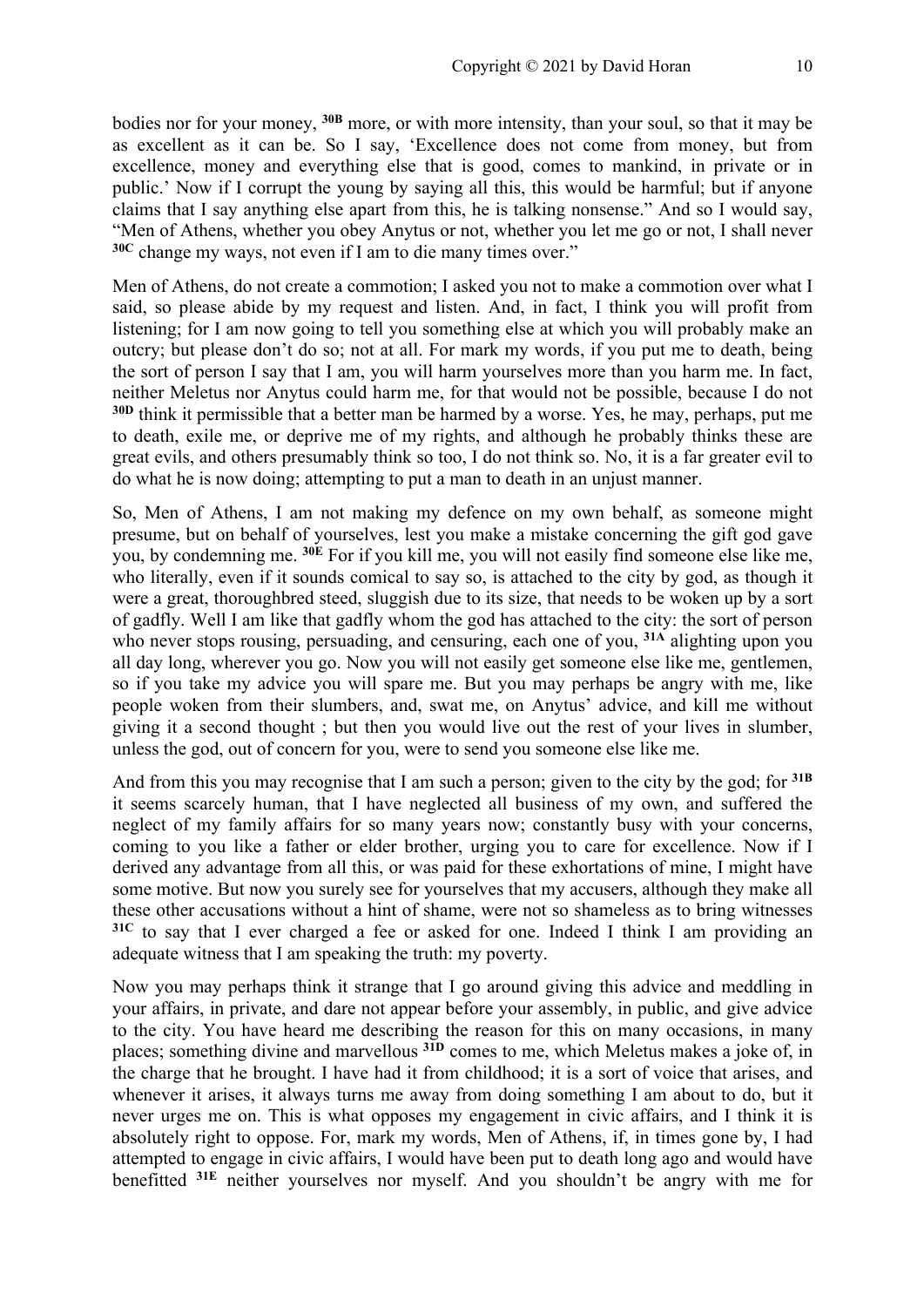speaking the truth, for no one who genuinely opposes yourselves, or any other multitude at all, preventing numerous injustices and illegalities from taking place **32A** in a city, will be safe, rather, anyone who is actually fighting on the side of justice and who intends to be safe, even for a short time, must act privately rather than publicly.

I shall provide you with strong evidence for this, not with words but with something you respect, deeds. Listen to what happened to me, so that you may understand that I would never yield to anyone, for fear of death, if it were contrary to justice; I would rather die on the spot than yield. I am going to recount some tiresome legal matters to you; but they are true. For although, Men of Athens, I have never yet held any other **32B** office in the city, I did serve on the Council and, as it happened, our tribe, Antiochis, made up the commission when you decided to judge the ten generals who did not recover the casualties of the naval battle, as a single group, which was, as you all accepted afterwards, contrary to the law. On that occasion, I was the only Council member who opposed your doing anything contrary to the laws, and I voted against you. And while the orators were ready to charge and arrest me, and you were all encouraging them, and shouting at me, I thought **32C** that I should side with law and justice, in spite of the danger, rather than side with yourselves in making an unjust decision, for fear of imprisonment or death.

This all happened while the city was still under democratic rule, but once the oligarchy was established, The Thirty, for their part, sent for me and four others, to the Council chamber, and ordered us to bring Leon the Salaminian, from Salamis, to be executed. In fact they often gave orders like this to many others as well, wishing to implicate as many people as possible in their actions. Here again, I demonstrated, not in word **32D** but in deed, that I really do not care about death at all, if it is not too blunt to say so, yet I am extremely careful to perform no unjust or unholy deed. Indeed that regime, powerful and all as it was, did not intimidate me into performing an unjust act; no, once we had come out of the Council chamber, the other four left for Salamis and fetched Leon, while I left and went home. For this I would probably have been executed, had the regime not fallen so quickly: of **32E** these events you will have numerous witnesses.

Well then, do you think I would have survived all these years had I taken to public life and, acting as befits a good man, had sided with the just, and set that above all else, as one should? Far from it, Men of Athens, nor indeed would anyone **33A** else. But throughout my entire life both in public, if I ever engaged in such activities, and also in private, you will see that I am the very same; I have never gone along with anyone, in anything contrary to justice, not even with those whom my slanderers proclaim to be my pupils. Yet although I have never been any man's teacher, if anyone wishes to listen to me as I speak and go about my business, I begrudge that to no one, old or young. Neither do I engage in discourse only when I am paid, **33B** and not otherwise; no, I submit myself to questioning by rich and poor alike, and anyone who wishes may hear what I say in reply. And if any of them happens to become a good person or a bad one, I may not, properly, be held responsible, since I neither taught, nor promised to teach them anything. And if anyone says he has ever learned or heard something from me in private, which everyone else has not, I assure you that he is not speaking the truth.

But why exactly is it that some people enjoy spending so much time **33C** with me? Listen, men of Athens, for I have told you the whole truth already; they enjoy hearing me examine people who think they are wise when they are not; it is not an unpleasant pastime. But, as I say, I have been ordered by the god to do this, through prophecies, dreams and any other means whereby a divine portion has ever ordered a man to do anything at all.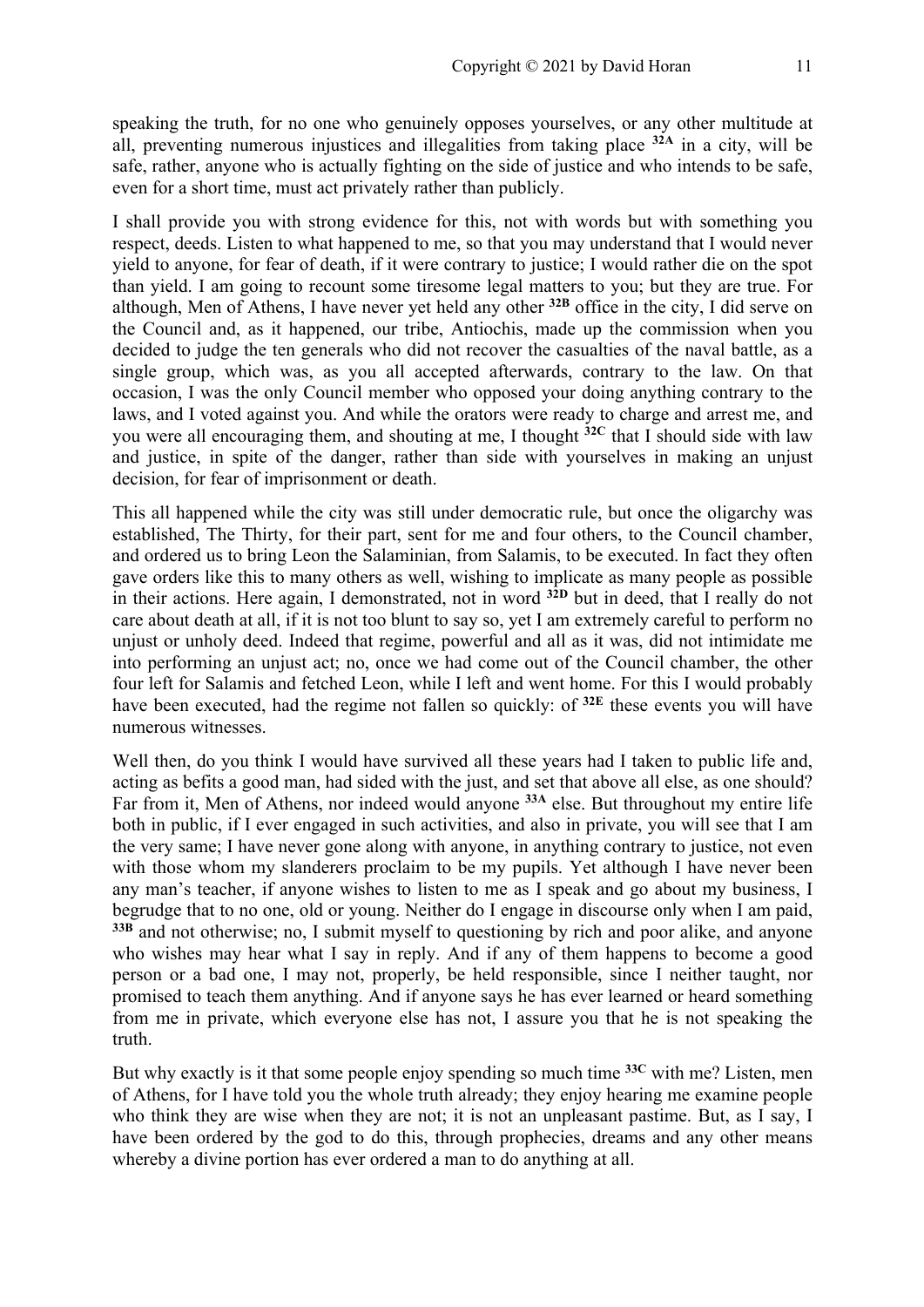All of this is true, Men of Athens, and easily tested. For if I **33D** am indeed corrupting some young people, and have already corrupted others, surely some of them, now grown older, realising that I once gave them evil counsel when they were young, should come forward at this stage, to accuse me, and get their revenge. And if they did not wish to do this themselves, some of their own relatives, their fathers, brothers or other family members, should now remember any evil their kinfolk may have suffered at my hands, if there was any, and take their revenge. In any case, I can see a lot of them here; first and foremost is Crito, a man of my own age and deme, **33E** the father of Critobolus here; then Lysanias of Sphettos, the father of this man, Aeschines; Antiphon of Cephissus too, the father of Epigenes. Then there are others whose brothers have been involved in this occupation of mine; Nicostratus the son of Theozotidus, the brother of Theodotus, and since Theodotus is dead, he for one couldn't have implored his brother not to make the accusation. I see Paralius, son of Demodocus, whose brother was Theages, **34A** and here is Adeimantus, the son of Ariston, and this is his brother Plato; and there is Aeantodorus and his brother Apollodorus. And I could also mention many others to you, any one of whom Meletus really should have introduced as a witness in the course of his own speech; but if he forgot at the time, let him introduce them now; I shall yield my place to him, and if he has a witness like this, let him say so. But you will find the complete opposite, gentlemen; they are all ready to side with me, with the corrupter, with the man who, according to Meletus and Anytus, <sup>34B</sup> inflicts harm upon their own kindred. Now those who have been corrupted might, perhaps, have reason to side with me, but what reason would their uncorrupted, older relatives have for siding with me, apart from the right and just reason, that they are aware that Meletus is speaking falsely, while I am speaking the truth?

There it is, gentlemen; this or the likes of this is almost all I have to say in my defence. But some of you **34C** may well take offence when he recalls how he himself, while contesting a lesser charge than this one, begged and implored the jurors, in floods of tears, parading his own children before them, other members of his household too, and lots of his friends, just to arouse as much pity as he could, and now he finds that I do nothing of the sort, even though I am, apparently, facing the utmost peril. So someone might perhaps think like this, be hardened against me and, enraged by these very issues, **34D** may cast his vote in anger. Well, if any of you are in this situation, and I am not actually maintaining that you are, but if you are, I think it would be reasonable for me to speak to this person and say; "Best of Men, I too have some family members for, as Homer puts it, 'I am not born of oak and rock', but of men, and so I have kinfolk and sons too, Men of Athens, three of them, one already a young man, two still children. Nevertheless I shall not parade any of them here before you and beg you to vote for my acquittal." Well then, why won't I do any of this? It is not out of defiance, men of Athens, or **34E** any disrespect for you. Whether or not I am courageous in the face of death, is another matter, but in view of my own reputation and that of yourselves and the entire city, I don't think it good that I do anything like this, at my age, and with the name I have, for whether this is true or false, it has been decided that Socrates **35A** is somehow superior to most people. Now if those of you who are reputed to be superior in wisdom, or courage, or in any other excellence were to behave in this way, that would be a disgrace: like people I have seen on trial, on a number of occasions, reputable people indeed, yet behaving in an extraordinary manner, as if they thought something awful would befall them if they were executed, as if they were actually going to live forever if you did not execute them. To me they seem to bring shame upon the city, so that any visitor **35B** would presume that the Athenians, superior in excellence, whom they select from among themselves to hold high office and other positions of honour, are no better than women. Indeed, Men of Athens, these are actions which you should not perform if you have any worthy reputation at all, and you should not allow us to perform them either. Instead you should demonstrate that you would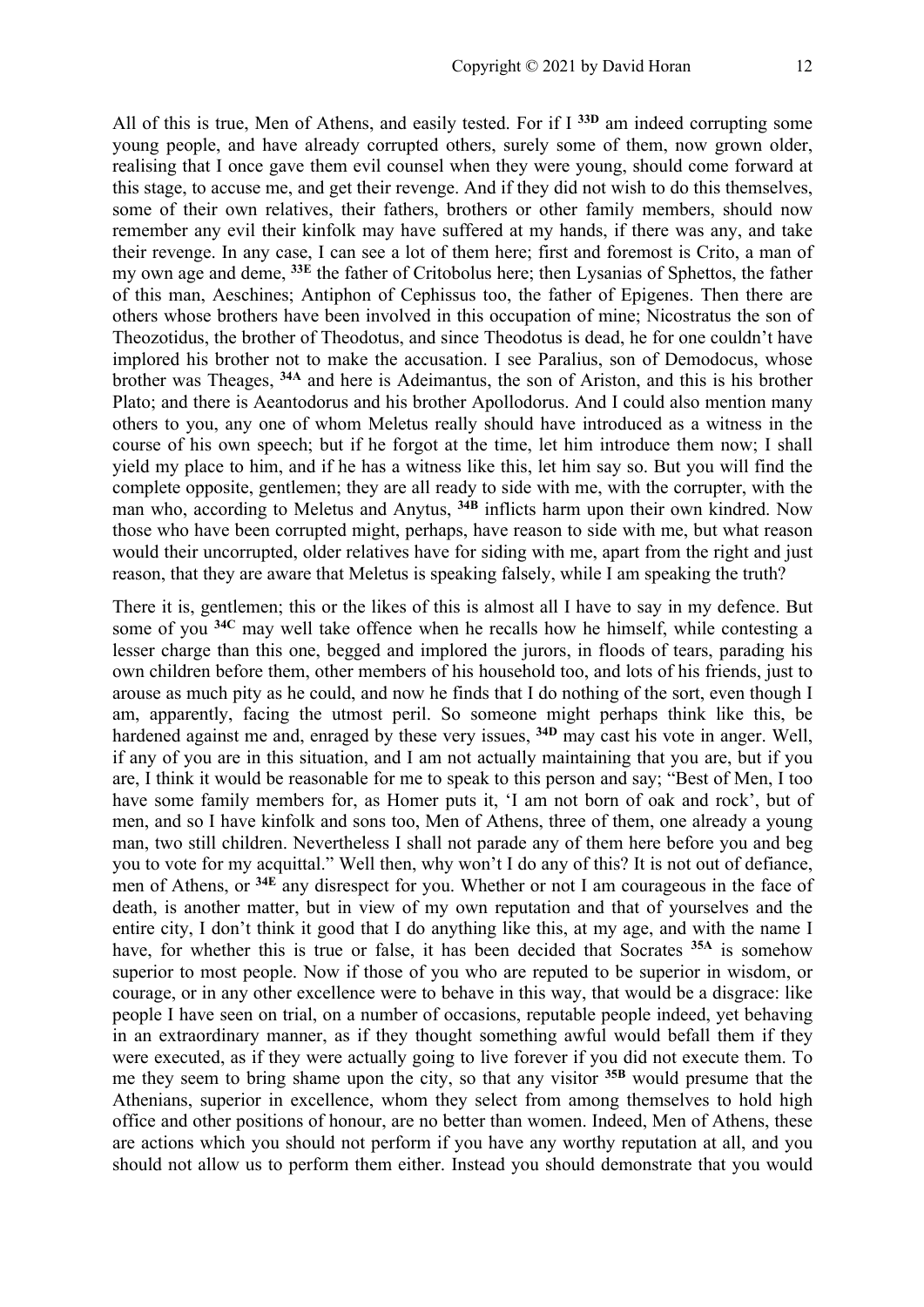much rather vote to convict someone who puts on such a pitiful performance and makes a laughing stock of the city, than someone who holds his peace.

Quite apart from reputation, gentlemen, it does not seem right to me either to implore **35C** a juror, or to get acquitted by begging; it should be done through instruction and persuasion. For a juror is not there to bestow favours in matters of justice, but to give judgements; and he has sworn not to show favour to people he prefers, but to deliver judgements in accordance with the laws. Therefore you should not make a habit of breaking your oaths; nor should we get you into that habit either, for neither of us would be acting with due reverence. So, Men of Athens, do not expect me to behave towards you in a manner I regard **35D** as neither noble, nor just, nor holy, most especially, by Zeus, when I am actually being charged with impiety by Meletus over there. For it is clear that if I were to persuade and compel you, by begging you, when you have sworn this oath, I would be teaching you not to believe there are gods and would, in effect, whilst defending myself, accuse myself of not believing in gods. But this is not how matters stand; far from it, for I believe in them, Men of Athens, as none of my accusers believes, and to you and to the god I commit my cause to be judged as may be best for me and for you.

#### *After the guilty verdict*

**35E** There are many reasons, Men of Athens, why I am not troubled by this outcome, **36A** that you voted to convict me, and what has happened is not unexpected; but I am much more surprised at the number of votes on each side. For I never thought the difference in the votes was going to be so small, I thought it would be larger. But now, it seems, if a mere thirty votes had gone the other way, I would have been acquitted. In fact even as it stands, I think I have escaped Meletus, and not alone have I escaped him but it is obvious to anyone that if Anytus and Lycon had not come forward to accuse me too, he would even have been fined **36B** a thousand drachmas for not securing one fifth of the votes.

So this man proposes the death penalty for me. So be it. What alternative penalty shall I propose to you, Men of Athens? Obviously it should be a penalty I deserve; what, then? What do I deserve to suffer or pay out, all because I didn't live a quiet life, and cared not for what most people care for; money making, affairs of the household, military rank, political status, public office in general, and the alliances and factions that arise in the city? In fact I thought myself **36C** too fair-minded to survive any involvement in any of this, so I did not go into an area where I was going to be of no benefit to yourselves or to myself. I went instead to each person individually, where I was going to confer the greatest benefit possible, as I declare, by trying to persuade each of you to care, first and foremost, for himself rather than anything that belongs to himself, so that he might be as good and as wise as possible; to care for the city herself before anything that belongs to the city; and to care for everything else **36D** in like manner. So what should happen to me for being this sort of person? What do I deserve? Something good, Men of Athens, if I must propose a penalty based upon what I truly deserve; and it should be good in a way that is appropriate for me. Well what is appropriate for a poor man, a benefactor, who needs leisure in order to exhort you? There is nothing more appropriate, Men of Athens, than free meals in the Prytaneion: that is far more appropriate for me than it is for anyone who wins at the Olympic Games with a horse, or two horses or four horses. For while he makes you seem to be blessed, I make you blessed in reality, and while he has no need of sustenance, **36E** I need it. So if I must propose a penalty I justly **37A** deserve, this is what I propose; free meals in the Prytaneion.

Now perhaps, when I say this, you think I am speaking defiantly, in much the same way as I spoke about recourse to pity and to pleading, but this is not the case, Men of Athens, rather, I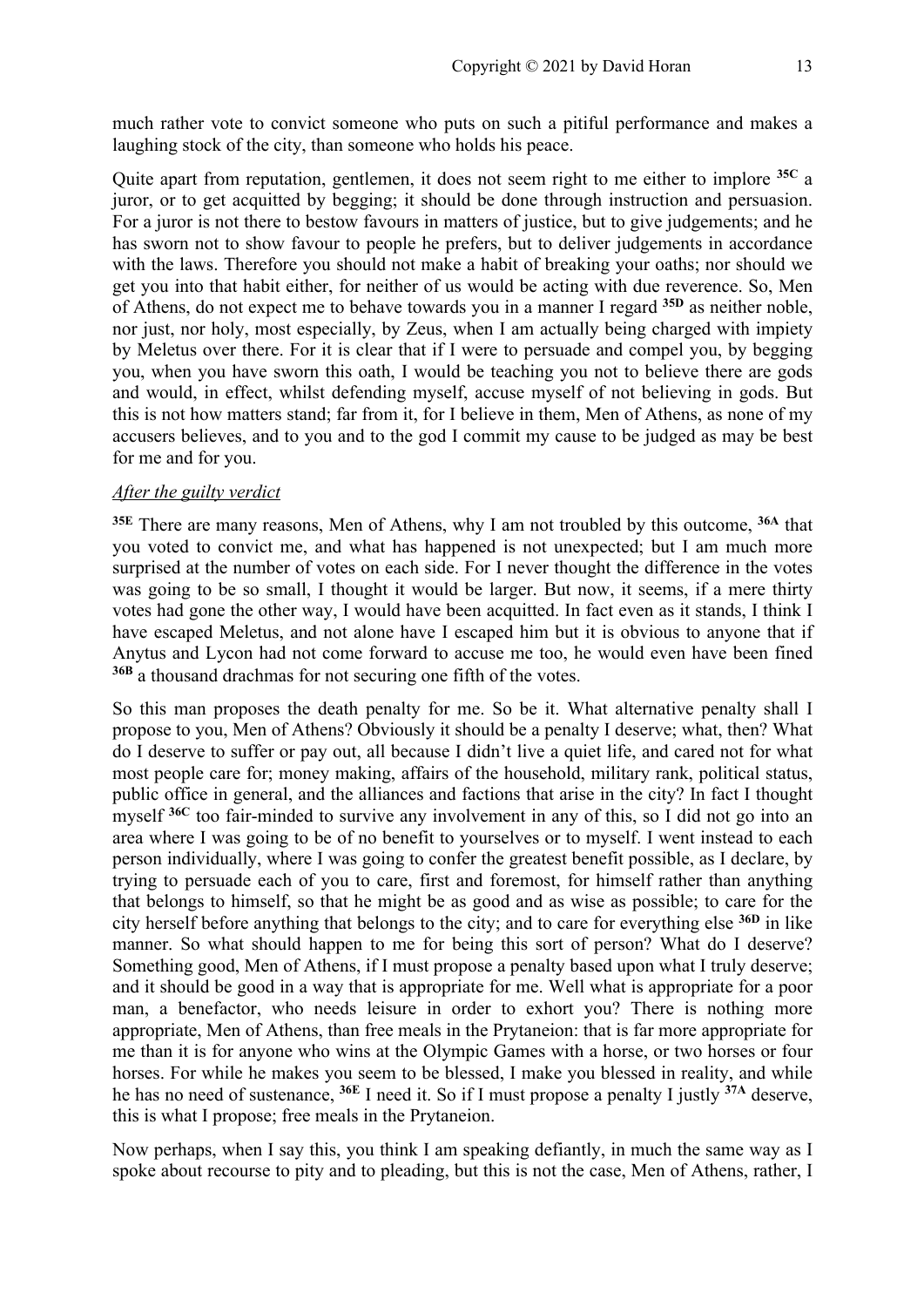am convinced that I have never intentionally wronged anyone, but I am not convincing you of this because we have had such a short time to discuss it. Since, in my opinion, if you had a law, as other peoples do when a death penalty is involved, not to judge the case in a single day, but over several days, you would be convinced. **37B** But it is not easy now to dispel these mighty slanders in such a short time.

So, being convinced that I have not wronged anyone else, I cannot possibly wrong myself, and say that I deserve something bad, and propose such a penalty for myself. Why should I? For fear of suffering the penalty Meletus proposes, when I've said I do not know if it is good or bad? Or should I select an alternative that I know quite well to be bad, and propose that instead? What about imprisonment? But why should I live **37C** in prison, in slavery to the officials who hold office at the time, The Eleven? Or what about a fine and imprisonment until I pay it? But in my case this is the same as the other suggestion, for I do not have money with which to pay the fine. Well then, shall I propose exile as the penalty? Indeed you might well accept that. Yet I would be gripped by an intense love of life, Men of Athens, if I were so irrational that I could not figure out that, while you, my fellow citizens, proved unable to tolerate my behaviour and my arguments, **37D** and they became so burdensome and detestable to you that you are now seeking to be quit of them, other people, well, . . . would they tolerate them more readily? Far from it, Men of Athens. And what a nice life I would have in exile, a man of my age, moving from city to city, constantly being banished. For I know full well that, wherever I go, the young people will listen to what I say, just as they do here, and if I drive them away, they themselves will persuade their elders **37E** to banish me, and if I do not drive them away, their fathers and relations will banish me for their sakes.

Now someone might, perhaps, say: "Socrates, if you had kept quiet and lived a quiet life, wouldn't you be able to live on, once we cast you out?" The most difficult thing of all is to convince some of you on this issue for, if I say that this constitutes disobedience to the god and that's why I cannot hold my peace, **38A** you do not believe me as you think I am not in earnest. And if I also go on to say the highest good for a man is to engage in discourse, every day, about excellence and the other issues on which you have heard me discoursing, and examining myself and others, and that an unexamined life is not a life for a human being, you are even less convinced by what I say. But although that is how matters stand, as I declare, gentlemen, it is not easy to convince you. Besides I am not used to the idea that I deserve **38B** anything bad. If I had money I might have proposed as large a fine as I could afford to pay, for that would have done me no harm. But at the moment I do not have the money, unless of course you propose as much of a fine as I am able to pay. I might perhaps be able to pay you one Mina of silver so I am proposing this amount. But, Men of Athens, Plato here, Crito and Critobolus and Apollodorus are encouraging me to propose thirty Mina; they will act as sureties. So I propose that amount and they will be your sureties for the money; they are trustworthy.

### *After the death sentence*

**38C** Men of Athens, all to save a little time, you will be notorious, and be accused of killing Socrates, a wise man, by those who wish to reproach this city; for people who wish to revile you will indeed say I am wise, even if I am not. In any case, if you had waited a short while, you would have obtained this result of its own accord, for you surely see my age; that I am now at a late stage of life, and close to death. I am saying this, not **38D** to all of you, but to those who voted for my execution. And I also say to these very people; perhaps you think, gentlemen, I have been convicted, by being at a loss for the sort of words that would have persuaded you, had I believed I should do and say anything at all to be acquitted of this charge. Far from it: I was indeed convicted by being at a loss, not for words, though, but for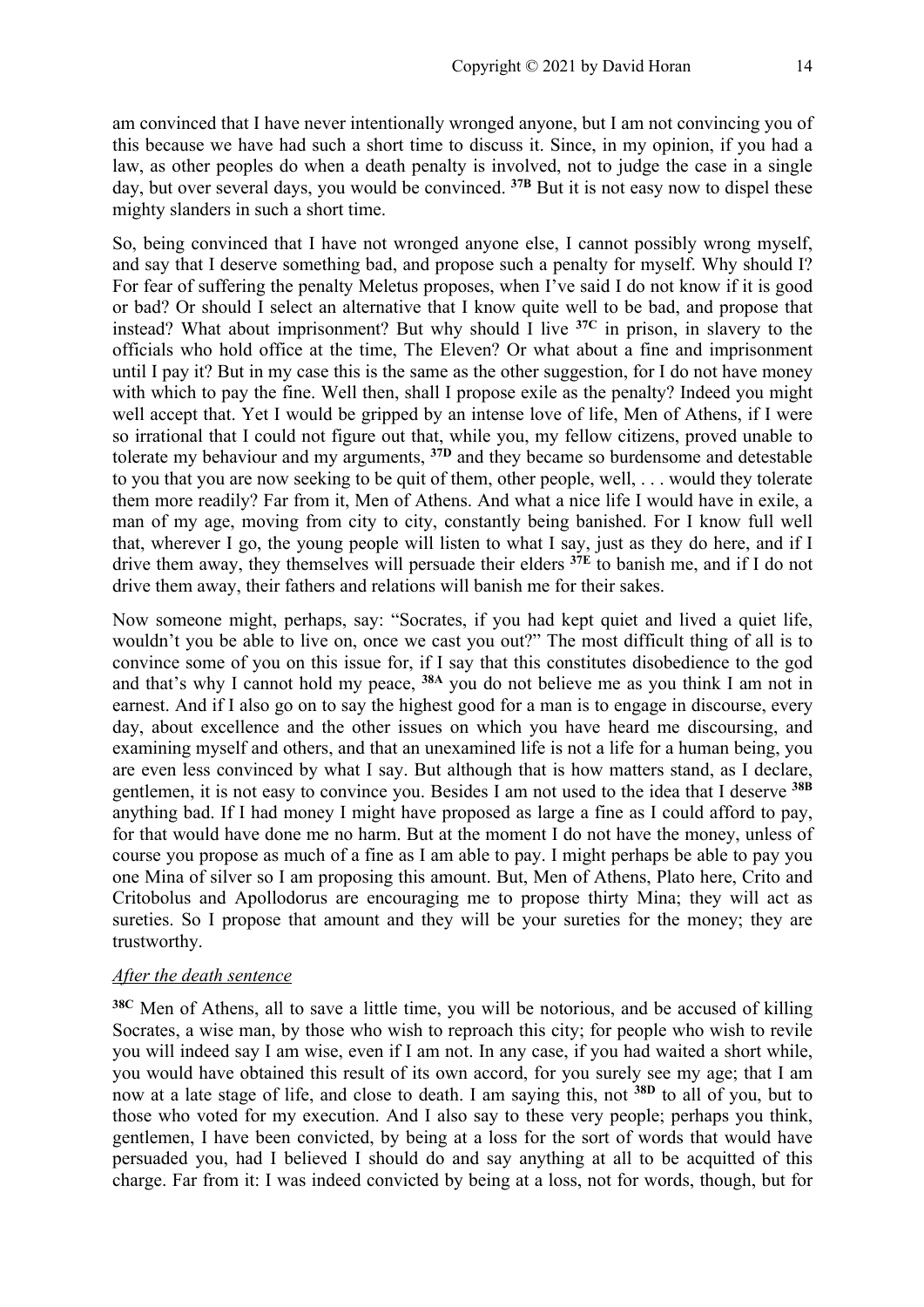audacity and shamelessness, and my unwillingness to address you with the sort of speeches you would have been most pleased to hear from me; lamenting and wailing and doing much else that, I maintain, is unworthy **38E** of me, but which you are well used to hearing from others. But I did not think, at the time, that I should do anything unworthy of a free man, because I was facing danger, nor do I now regret having defended myself in this way; no, I much prefer to die after this defence than live on after the other one. For neither in court nor on the battlefield should I or anyone else contrive **39A** to evade death at all costs. In fact it often becomes obvious, in battle, that a man may escape death by throwing away his arms, turning to his pursuers and begging for mercy; and there are many other ways to avoid death when faced with various dangers, provided a man has the audacity to do or say anything. But the difficulty, gentlemen, is not to escape death; no, it is much more difficult **39B** to escape wickedness, for that runs faster than death. And now, since I am slow and old, I have been caught by the slower runner, while my accusers, being clever and sharp, have been caught by the faster one, evil. And I shall now depart, sentenced by yourselves, to death, while they will depart, sentenced by truth, to degeneracy and injustice. And I abide by my penalty and so do they. Perhaps, too, this is, somehow, the way things had to be, and I think it is all in due measure.

**39C** Next I wish to make a prophecy to those of you who voted to condemn me; for I am now at the stage where men prophesy most of all; when they are going to die. For I declare, gentlemen, those who have slain me, that immediately after my death, you shall meet with a far more grievous punishment, by Zeus, than the death sentence you imposed upon me. For you have done this now, believing that you will avoid giving an account of your life, but I am telling you the very opposite will happen. You will have far more **39D**people holding you to account, people whom I restrained until now, although you have been unaware of this. And as they are younger, they will be more severe and you will be more troubled. For if you think that, by killing people, you will prevent anyone from reproaching you because you are not living aright, your thinking is worthy. For this particular means of escape is neither entirely effective nor is it worthy, but the worthiest and easiest way is not to put other people down, but to make yourself as good as you can possibly be. With these prophetic words I take my leave of those of you who have voted to condemn me.

**39E** But I would love to converse about what has happened with those who voted to acquit me, whilst the officials are busy, and before I go to the place where I must die. Please wait with me, gentlemen, for as much time as we are allowed, **40A** since there is nothing to prevent us from talking to one another. To you, who are my friends, I wish to explain the exact significance of what has happened to me just now. In fact, gentlemen, judges, for you may properly be called judges, something extraordinary has happened to me. For the familiar prophecy of the daimon has always been completely constant throughout my entire life; opposing me even on the most trivial issues, if I was about to do anything incorrectly. But now, as you yourselves see, something has happened to me which may be thought, and is generally believed, to be the worst of evils; **40B** yet the god's sign did not oppose me as I left my home this morning, nor as I was coming up here to the court, nor in anything I was going to say in my speech. And yet, in other discussions, it has stopped me in many places, whilst I was still speaking. But now it has not opposed me at all in this matter; not in a single word, or deed. So, what do I suppose is the explanation for this? I shall tell you. In fact it is likely that what has happened to me is actually something good, and those of us who suppose that death is something bad, cannot be right **40C** to think so. I have strong evidence for this, for the familiar sign would undoubtedly have opposed me, unless I was embarking upon a good course of action.